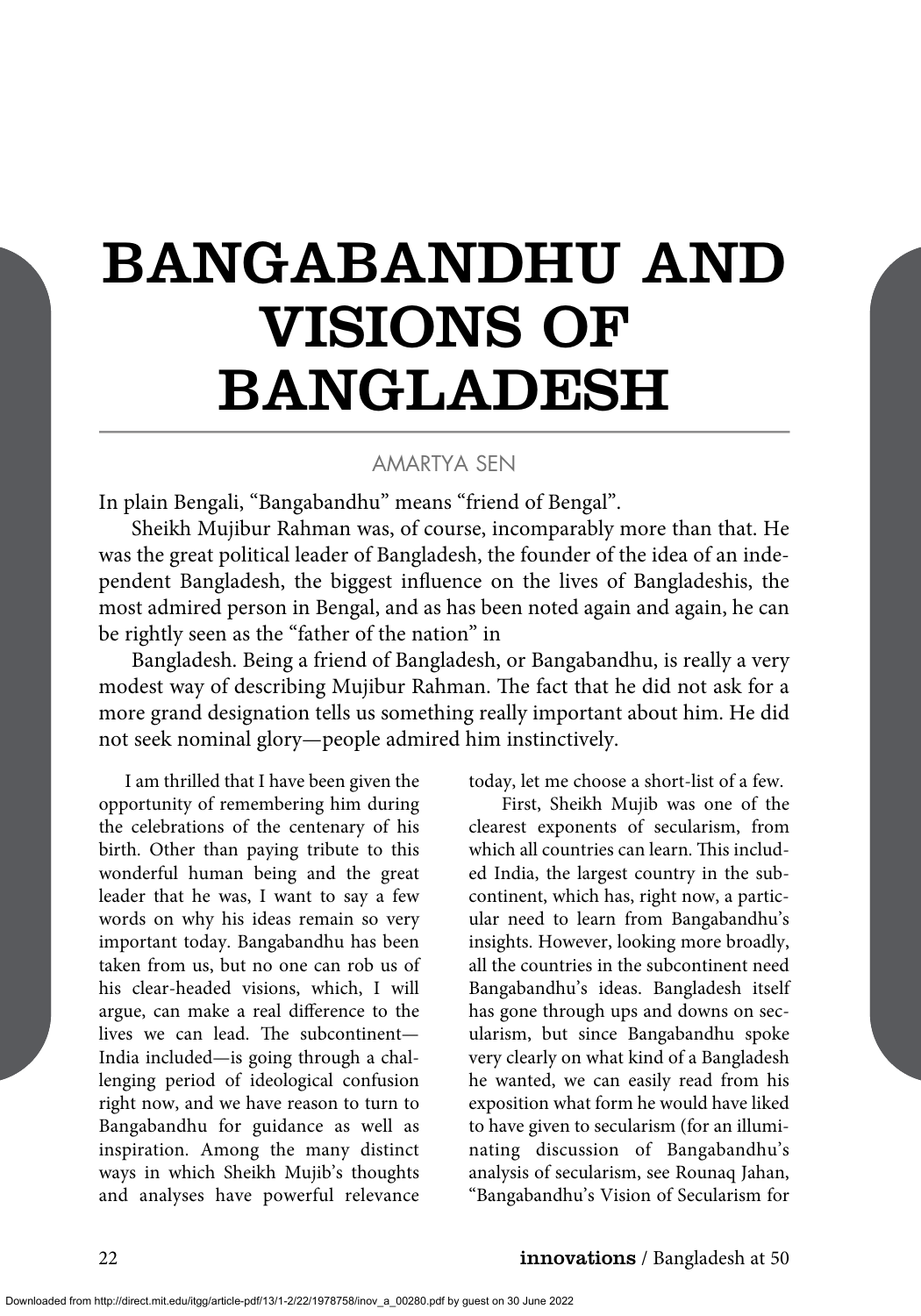Bangladesh", Asiatic Society of Bangladesh, 3 January 2021).

I would like to emphasise here that the association between secularism and human freedom had an inspirational role for Sheikh Mujib. There is one way of looking at secularism, which is often used in Europe, that includes a general hostility to religion, and which sees a secular state as one which never encourages—or helps—any kind of religious activity. The United States has tried this kind of secularism intermittently, but God and Christianity are so strong in most American minds that secularism in this form is a bit of a non-starter in the USA. The French do a better job of secularism in the sense of shunning religious practice of any kind, but even that is far from pure as far as religion-avoiding secularism goes. In Bangabandhu's clear-headed exposition, secularism did not mean that people should not have religious freedom, which is an important kind of freedom that people with religious convictions would surely tend to value.

For these reasons, Mujib did not see any great merit in this anti-religious way of thinking of secularism. Nor did he find any particular point in avoiding religious practice and sacrificing religious freedom to "become secular". In November 1972 in Dacca (now Dhaka), when the Constitution of a new secular democracy was being adopted in the Bangladeshi parliament, Mujib spoke on what he was really seeking in his search for the important value of secularism:

We will not stop practice of religion. …Muslims will practice their religion. …Hindus will practice their religion. … Buddhists will practice their religion. …Christians will practice their religion. …We will only object to political use of religion.

## ABOUT THE AUTHOR

**Amartya Sen** is Thomas W. Lamont University Professor, and Professor of Economics and Philosophy, at Harvard University and was until 2004 the Master of Trinity College, Cambridge. He is also Senior Fellow at the Harvard Society of Fellows. Earlier he was Professor of Economics at Jadavpur University Calcutta, the Delhi School of Economics, and the London School of Economics, and Drummond Professor of Political Economy at Oxford University. Amartya Sen has served as President of the Econometric Society, the American Economic Association, the Indian Economic Association, and the International Economic Association. Amartya Sen's awards include Bharat Ratna (India); Commandeur de la Legion d'Honneur (France); the National Humanities Medal (USA); Ordem do Merito Cientifico (Brazil); Honorary Companion of Honour (UK); the Aztec Eagle (Mexico); the Edinburgh Medal (UK); the George Marshall Award (USA); the Eisenhower Medal (USA); and the Nobel Prize in Economics.

**Acknowledgment**: Bangabandhu Talk titled "Bangabandhu and Visions of Bangladesh' was delivered live by Professor Amartya Sen on 27 January 2021, at a virtual event jointly hosted by the High Commission of the People's Republic of Bangladesh in the United Kingdom and the LSE South Asia Centre to mark the Birth Centenary of the Father of Nation of Bangladesh Bangabandhu Sheikh Mujibur Rahman.

© 2021 Amartya Sen

## **innovations** / volume 13, number 1/2 23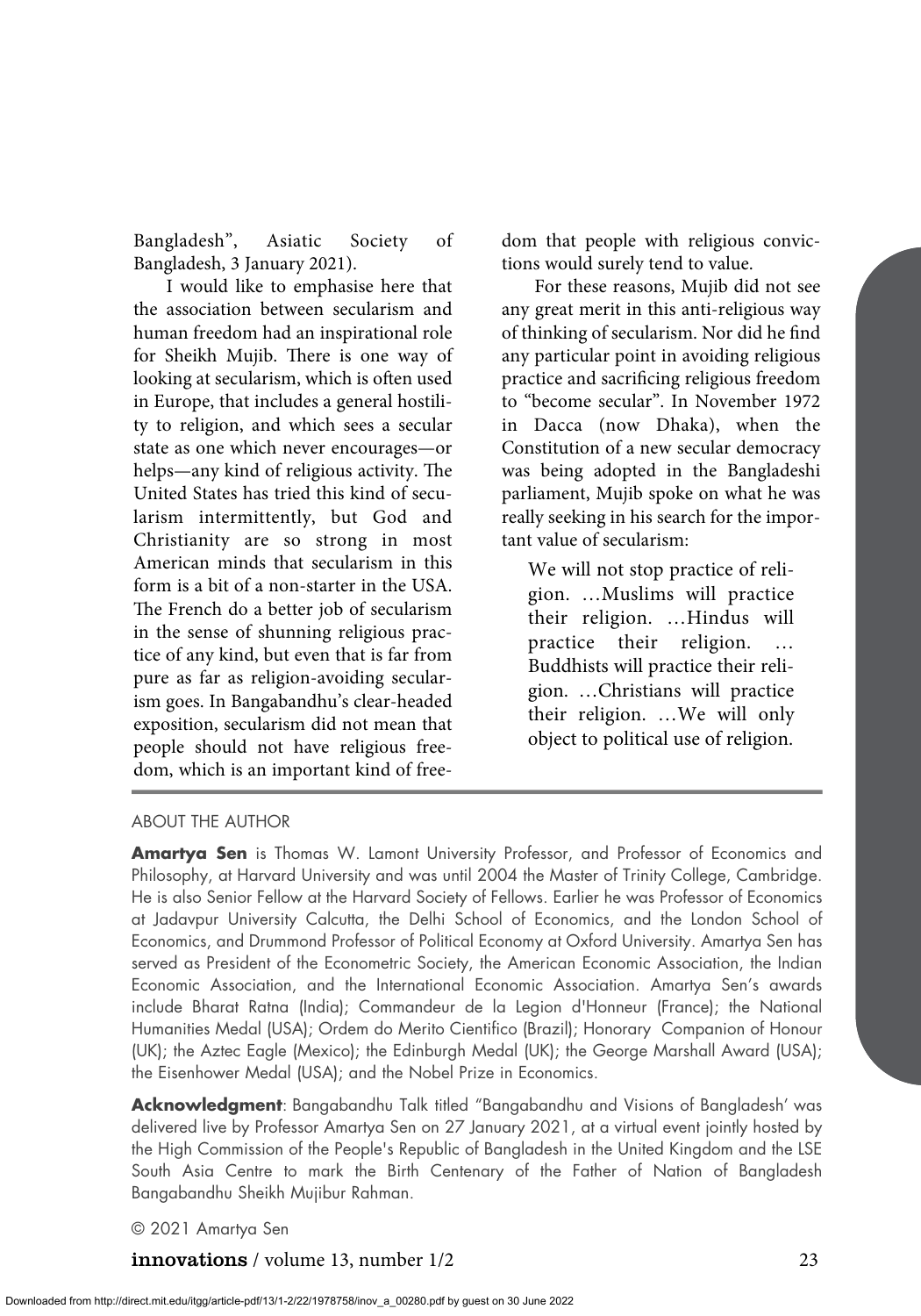Religious freedom is held high in this view, and what is negated is the political use—and indeed political exploitation of religion. It is a freedom-centred view, and what the state is being asked to do is not to interfere in people's practice of their respective religions. Indeed, we should go further and help people to enjoy the freedom of practice of the religion of their choice, and do what we can to stop the interference of others in someone else's religious practice. The state can be useful there.

I am sad to have to say that these principles have recently taken quite a bit of beating in India. Different religions are sometimes treated asymmetrically, with the Hindutva-leaning central government giving special privileges, even in matters of citizenship, to its favoured religious group. Several states within India have prohibited the consumption of particular types of food (for example, beef) by members of one community (for example, Muslims) because of the disapproval of another religious community (particularly ritualistic Hindus). Similarly, inter-religious marriages have been put under restriction—and sometimes even prohibition—despite there being no scriptural difficulty with such weddings under the religions chosen by the couples who want to marry. Also, stories of forcible religious conversion of the bride are often repeated, but as court cases have tended to show, these accusations are often hard to sustain with proper evidence.

The subject of secularism was discussed with clarity by the Mughal Emperor Akbar towards the end of the sixteenth century. He concluded that there should not be any ban on religious practice freely chosen by people. The states could help in preserving this freedom, but no religion should enjoy privileges not shared by other religions. We see two principles of secularism here respectively (1) in the form of there being "no asymmetry" in the treatment of different religions by the state (emphasised by Akbar); and (2) in the form of "no political use of religion" (on which Bangbandhu focused). They are not exactly the same principle. But their violation would go against people's religious freedom in similar ways, since the political use of religion tends typically for the purpose of favouring one religion over another. This can be easily illustrated with recent violations of secularism in India, involving political use of religion in ways that favour one religion over another.

A good understanding of secularism, as explained by Sheikh Mujib—and by Akbar—is particularly important right now in many countries. This applies not only in India, but also in other countries across the world. They are sometimes relevant to political discussions also in the United States and Europe that relate to discrimination in related fields, such as racial and ethnic asymmetry. In the subcontinent, they have often touched on issues that contemporary debates and agitations in Pakistan and Sri Lanka have sharply brought out.

The Indian situation is rather more precarious in the historical perspective, since India was much closer to a practicing secular democracy for many decades until relatively recently. The issue has sharply arisen in the context of impending elections in some state assemblies, for example in West Bengal for elections due to be held in April-May this year. The central issues of secularism, particularly in the form in which Bangabandhu has explained the basic requirements, demand discussion right now, since the records of different political parties in conforming to—and violating—the principles of secularism are strongly involved in some of the major electoral battles. Bangabandhu's powerful diagnostic criterion about not making political use of religion has very extensive relevance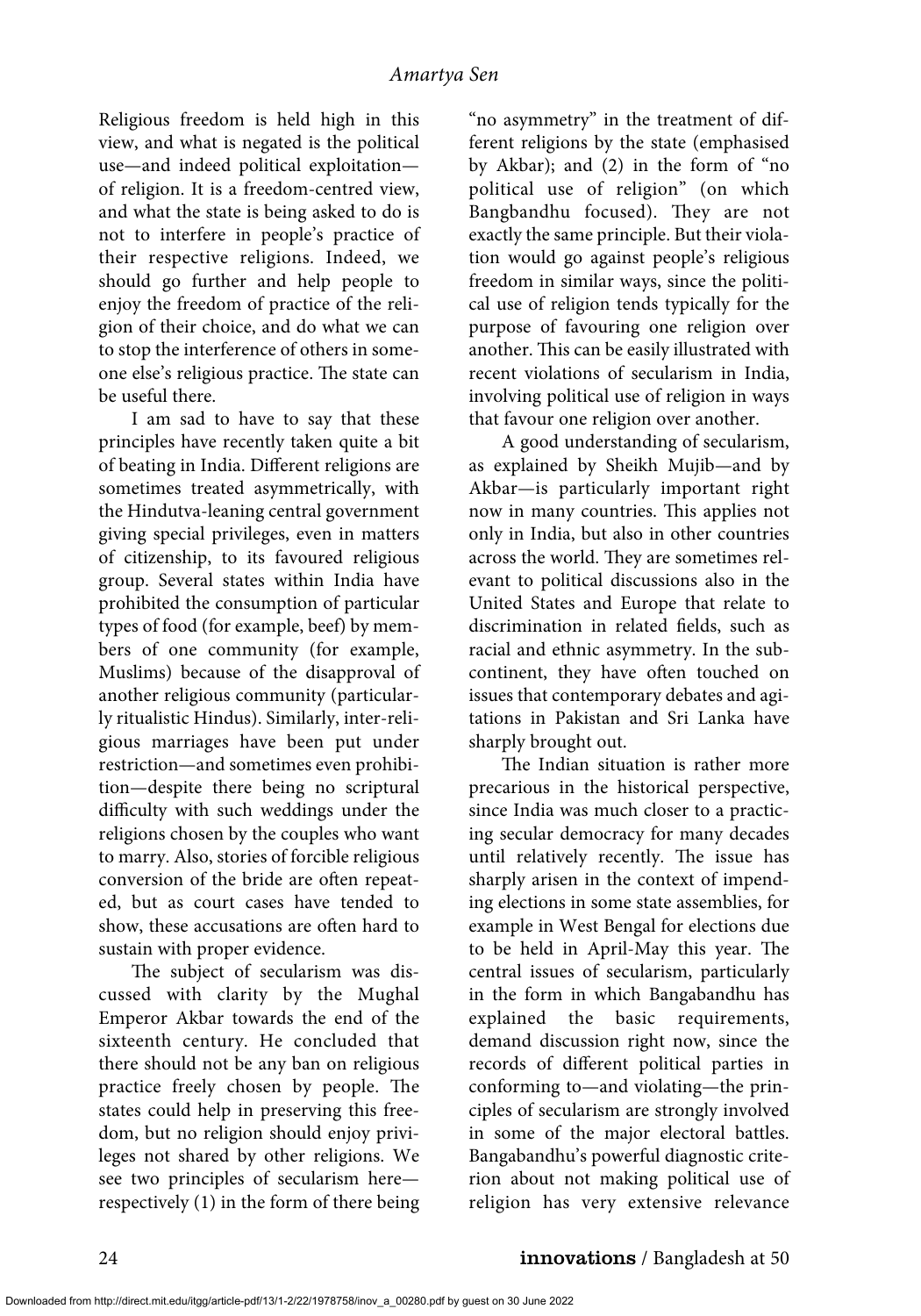today. Since it is important for the world—not just for Bengal— Bangabandhu can also be seen as "Bishwabandhu", "friend of the world".

Not only did Sheikh Mujib see secularism in the light of advancing freedom, his general interest in the importance of freedom was very strong and steady. Indeed, the central concern about the use of mother tongue, in the fight for which Bangabandhu provided leadership, related to freedom, and so does the conception of a Bengali nation linked closely with the freedom to use people's own language.

This too has been a central question in many subcontinental discussions, including the respective importance given to Sinhalese and Tamil in Sri Lanka. It is possible that Sri Lanka could have escaped a war and much bloodshed had the political leadership of the country paid more attention to Sheikh Mujib's analysis of the language issue, and understood the need for making room for people's own mother language. The wisdom of Bangabandhu's social analysis of language use had application far beyond Bengal.

By giving the status of national language to all the major languages in India, some serious problems were surely avoided quite early in India. This constitutional decision was taken in India before Sheikh Mujib had become a major political leader, but some of his concerns still apply. While the status of being a national language gives each major language of India an important standing, there are asymmetries—some of which may be inescapable—between the official languages in the form of Hindi and English and the other major Indian languages. There are contrasts of privileges between those whose mother tongue is Hindi (and in some cases, English), on one side, and other Indians without that convenience. The problem of equity about official use of some language rather than another has to

be dealt with pragmatically, but the possible inequality may deserve more attention than it tends to get.

This may be, to some extent, an issue in West Bengal as well, but it is a much bigger concern in the southern states in India, with languages originating mainly from old Tamil, rather than Sanskrit. At the risk of slight oversimplification, it can be said that Sheikh Mujib's priority was always on freedom, and the distinct issues of status, standing, official use and medium of instruction have to be judged in that broad light.

Before ending my presentation, I would like to say a few words on Bangabandhu's concern about advancing equity. In seeking separation and independence from undivided Pakistan, the egalitarian concerns played a significant role in the thinking of the Awami League, led by Sheikh Mujib. In the campaign speeches for the crucially important 1970 general elections, Bangabandhu did not hesitate to place the issue of equity between the different religious communities in front of the heterogeneous voting public. On grounds of the need for equity between Muslims and Hindus, he insisted on the principle that "the people of the minority community are entitled to enjoy equal rights and opportunities like any other citizen."

Despite the massive majority of Muslims in East Pakistan, the egalitarian sentiment seeking justice for the minority community did not interfere with Awami League's success, because of Bangabandhu's persuasive advocacy (the Awami League got 167 out of the 169 seats allocated to East Pakistan in the National Assembly in the elections in 1970). The effectiveness of cogent reasoning for a just cause is well illustrated by many episodes in Sheikh Mujib's life and politics. There is a lesson there too.

I end, finally, with a point of history. Bangabandhu has frequently pointed to